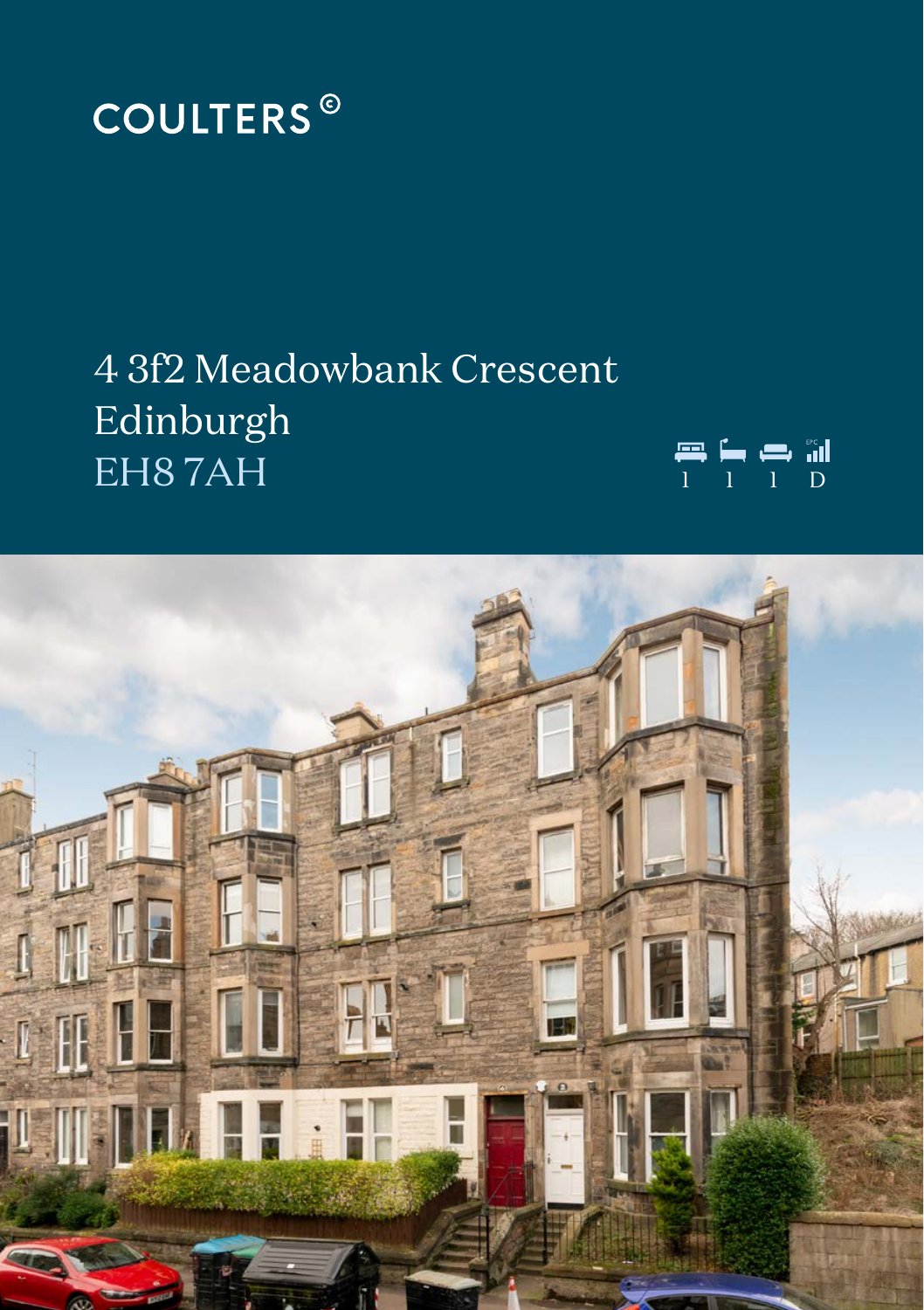This one bedroomed third floor flat is situated in the Meadowbank area to the east of Edinburgh's city centre within close walking distance to an excellent variety of local amenities and perfectly located next to Holyrood Park and Arthur's Seat. The property comprises a bright open plan living/kitchen with large sash and casement windows with open views, high ceilings and period features. The kitchen area has a breakfast bar, gas hob, electric oven and free-standing fridge freezer. The double bedroom is to the front of the property and has a large window, high ceilings and period features. The white threepiece bathroom is of traditional style and has a window to the front. Excellent storage is provided off the living room and hall with a box room that could either provide large storage or create a small office to work from home. There is a shared south facing communal garden to the rear. The property would benefit from some refurbishment and has the potential to create a wonderful home or property investment.







### Property Features:

- Third floor traditional tenement property
- Bright living/kitchen with fireplace
- Kitchen with breakfast bar
- Integrated appliances and free-standing fridge freezer
- Double bedroom with open outlook
- Box room suitable for home office
- Bathroom with window
- Good storage
- Original sash and casement windows to all rooms
- Gas central heating
- Period features and high ceilings
- Shared south facing communal gardens



#### Extras

All fixtures ,fittings, appliances and light fittings are included in the sale.